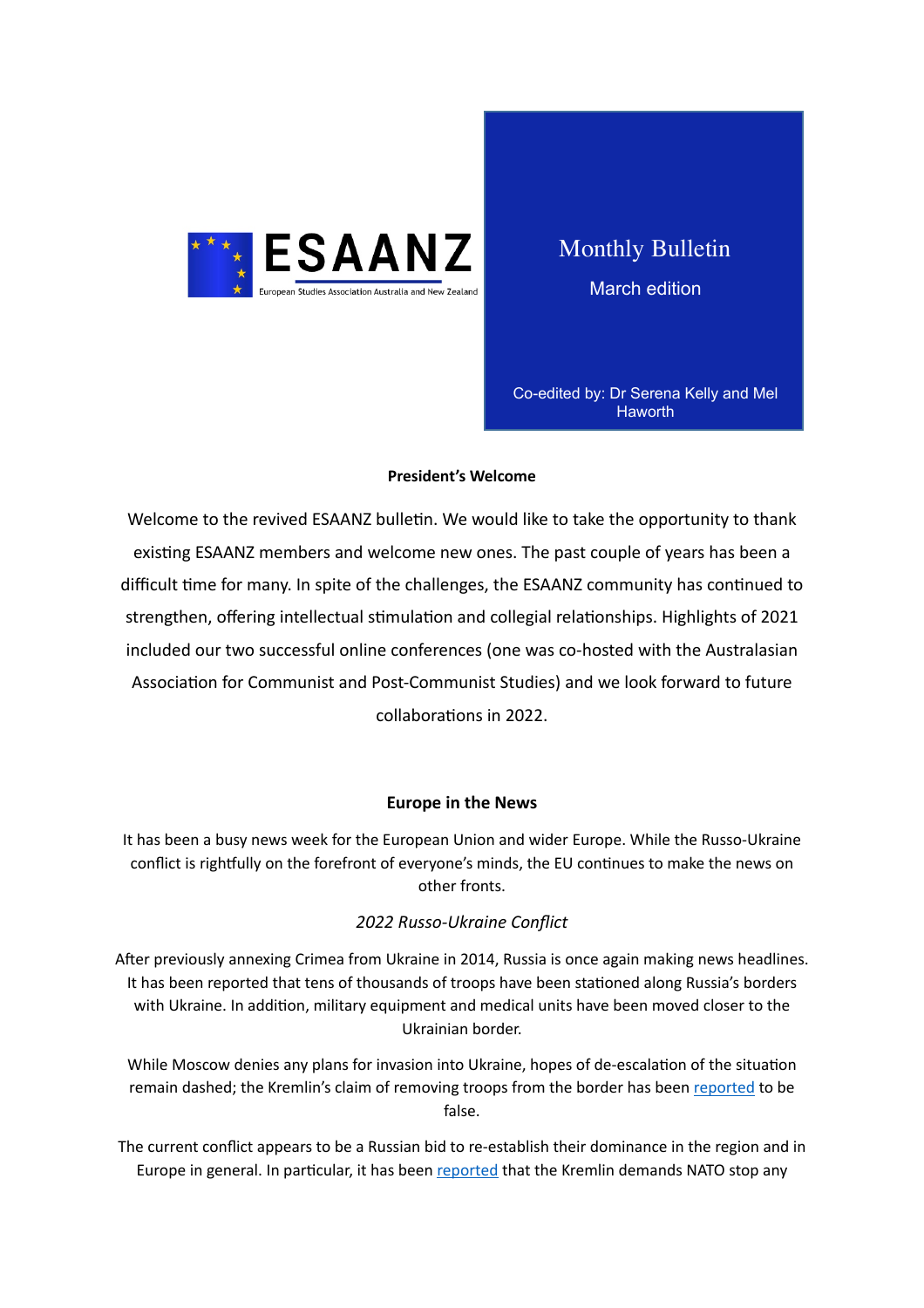expansion eastwards and to remove troops in Eastern bloc nations. These demands jeopardise the European Union's security and geopolitical power.

## *EU wins case against Poland and Hungary*

The European Court of Justice has this week ruled against Poland and Hungary's appeal to challenge the new mechanism that withholds EU funding to Member States who violate rule-of-law. Poland and Hungary have been accused of democratic backsliding in recent years. ESAANZ member, Dr Mat Doidge has recently outlined the challenge that democratic backsliding in Hungary and Poland poses to European integration, as well as to the idea of Europe itself and the role that the EU seeks to play on the global stage.

## *EU to launch reset with the African Union at the EU-Africa Summit*

40 African leaders met the EU in Brussels for the EU-Africa Summit. This comes at an important crossroads in the EU-Africa relationship as alternative powers become more active in the African continent. China and Russia are both establishing themselves as investment heavyweights on the continent.

This Summit also comes at a time where several African leaders have expressed their disappointment on the distribution of Covid-19 vaccines and essential protective equipment that was promised and donated to various African nations. The slow trickle of vaccines and equipment has meant that only 11% of Africans have been fully vaccinated as at the start of February. With patents being applied to the vaccine, many African nations cannot afford to buy the vaccine and with their pleas to forgo patents unheard, many nations are relying on donations.

In hopes of re-establishing and changing the relationship with Africa, the European Union pledged half of a new 300-billion-euro investment that will provide boosts to health, education and stability in the African continent. This is hoped to help health efforts, security concerns in Mali as well as rival China's belt and road initiative.

# *New Zealand Foreign Minister Mahuta to visit the EU*

New Zealand Foreign Minister, Nanaia Mahuta is making her first visit to Europe this week. Mahuta will attend a forum on cooperation in the *Indo-Pacific*. According the [Mahuta,](https://www.beehive.govt.nz/release/foreign-affairs-minister-nanaia-mahuta-visit-europe-key-regional-and-un-engagements) "The Indo-Pacific Forum in Paris will be an important opportunity to engage on key issues facing our region and to ensure that Aotearoa New Zealand's voice and perspectives on issues affecting us and our Pacific partners are well registered,"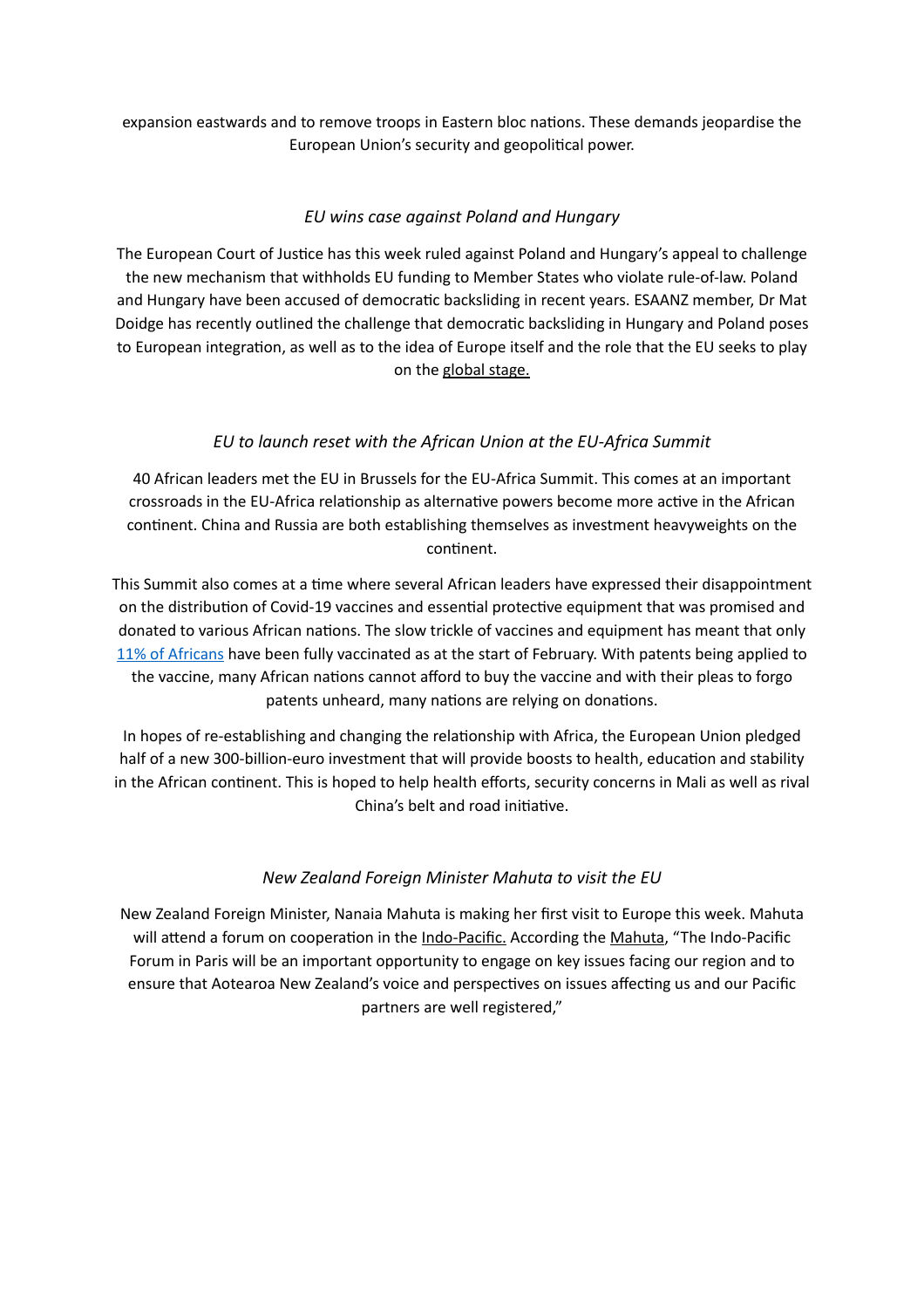### **News from the Jean Monnet Centre's of Excellence**

### *EU Centre of Excellent at RMIT*

The EU Centre of Excellence at RMIT will be running a public seminar in March related to the Centre's research network on Scientific and Social Innovation and the Sustainable Development Goals. Further information will be disseminated via the EU Centre's Twitter account: @RMIT\_EU\_CENTRE

The EU Centre of Excellence at RMIT is running a workshop for teachers in Victoria (25 March 2022) and New South Wales (1 April 2022). This workshop is a one-day intensive program and will consider how to integrate European studies and EU issues into the Victorian and New South Wales secondary school curriculum respectively. The workshops are free but registration is required. In partnership

with:

- European Studies Association of Australia and New Zealand (ESAANZ)
- European Union Centre of Excellence at RMIT University
- University of Sydney (Sydney event)
- With support from the European Commission.

Further information and a registration facility is available via Eventbrite.

Teaching the Teachers  $-$  integrating the EU into the VIC secondary school curriculum

(25 March 2022) [https://www.eventbrite.com.au/e/teaching-the](https://www.eventbrite.com.au/e/teaching-the-teachers-integrating-the-eu-into-vic-sec-school-curriculum-tickets-231267907537)teachers-integrating-the-eu-into-vic-sec-schoolcurriculum-tickets-231267907537

Teaching the Teachers  $-$  integrating the EU into the NSW secondary school curriculum (1 April 2022) [https://www.eventbrite.com.au/e/teaching-the](https://www.eventbrite.com.au/e/teaching-the-teachers-integrating-the-eu-into-nsw-sec-school-curriculum-tickets-231264547487)teachers-integrating-the-eu-into-nsw-sec-

school-curriculum-tickets-231264547487

On the  $30th$  of November 2021, the European Union-Australia Cities Cooperation within the International Urban and Regional Cooperation (IURC) Programme was launched.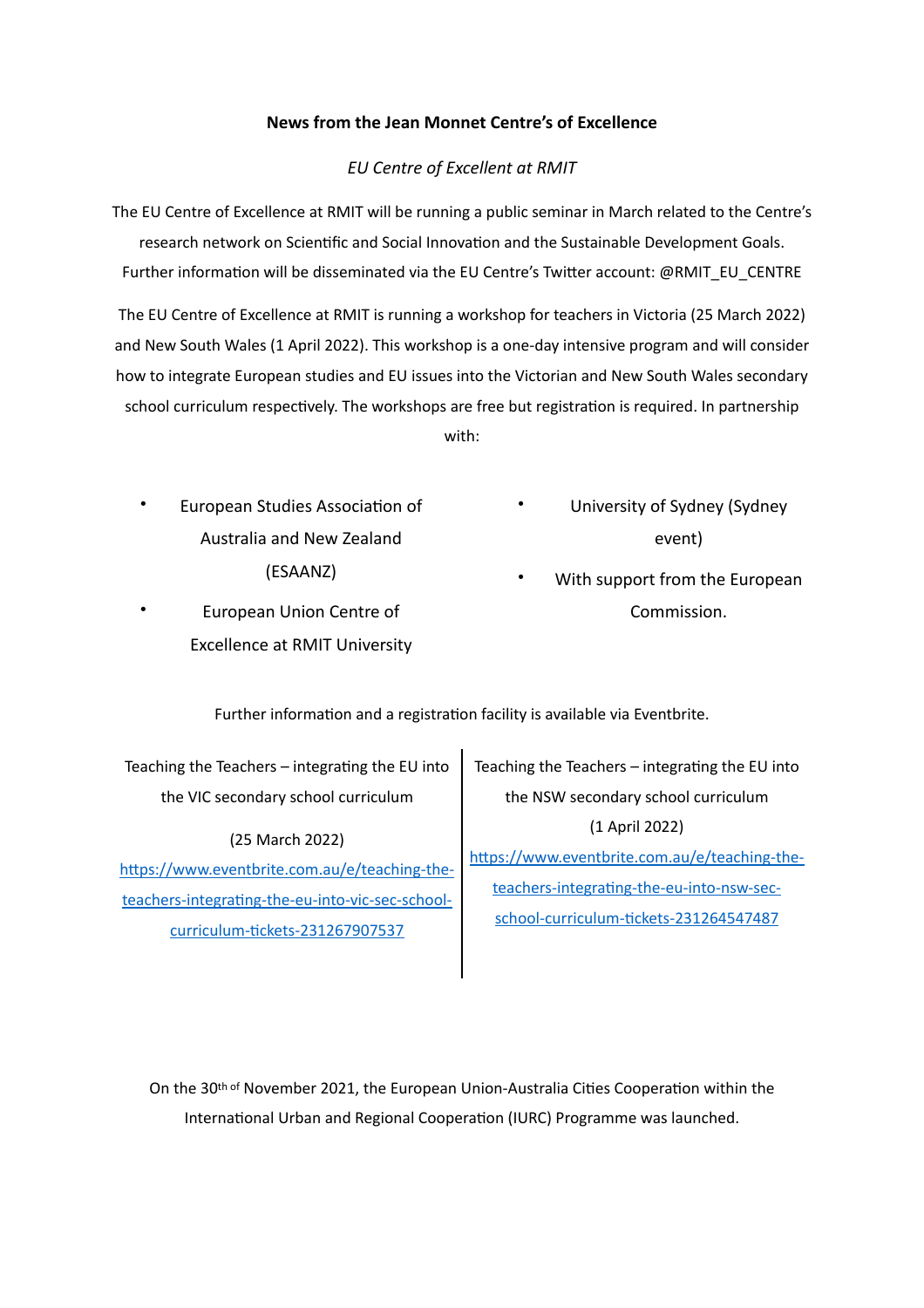With the assistance of the European Union Centre of Excellence at RMIT University, Brisbane, Canberra, and Melbourne will begin to establish cooperation on urban development with Barcelona, Florence, Hamburg, and Madrid within the IURC programme.

An online event was held 30 November 2021 to launch the European Union-Australia Cities Cooperation within the International Urban and Regional Cooperation (IURC) Programme.

This launch included an introduction by HE Dr Michael Pulch, EU Ambassador to Australia, an overview by Dr Ronald Hall, Senior Advisor to the Directorate-General for Urban and Regional Policy (DG REGIO), and presentations by representatives of each city.

[https://www.rmit.edu.au/news/eu-centre-news/launch-of-european-union-australia-cities](https://www.rmit.edu.au/news/eu-centre-news/launch-of-european-union-australia-cities-cooperation)[cooperation](https://www.rmit.edu.au/news/eu-centre-news/launch-of-european-union-australia-cities-cooperation)

### *National Centre for Research on Europe*

The Jean Monnet Project, DIPLO: EU Public Diplomacy and Outreach in New Zealand aims to promote the visibility and understanding of the EU in NZ. In February 2022, two articles have been published on Hungary, Poland and the EU and the EU's response to the Ukrainian crisis. More details can be found here: Outputs - EU Public Diplomacy and Outreach in New Zealand

> With the support of the Erasmus+ Programme of the European Union



The University of Canterbury's National Centre for Research on Europe (in cooperation with the Department of Professional and Community Engagement) has just successfully completed the first offering of a new Summer School course on *EU Diplomacy and Policy Engagement*. Taught by Dr Mathew Doidge, and with funding under the European Union's International Partnerships framework, the course offered a select group of 20 final year undergraduates and intensive introduction to the European Union and European public diplomacy in New Zealand and the Pacific. During the course, students participated in a Round Table event on Rethinking Europe's Impact on the Pacific, in which an academic panel (Prof. Steven Ratuva, Dr Lindsey Te Ata o Tu Macdonald, Dr Serena Kelly, Ashalyna Noa), the Round Table provided a stimulating and challenging discussion on the role of Europe from a Māori and Pasifika perspective. Students also took part in a three-day field trip to Wellington, where they had the opportunity to engage directly with New Zealand officials and European diplomatic representatives, to examine and question EU–NZ relations and the role of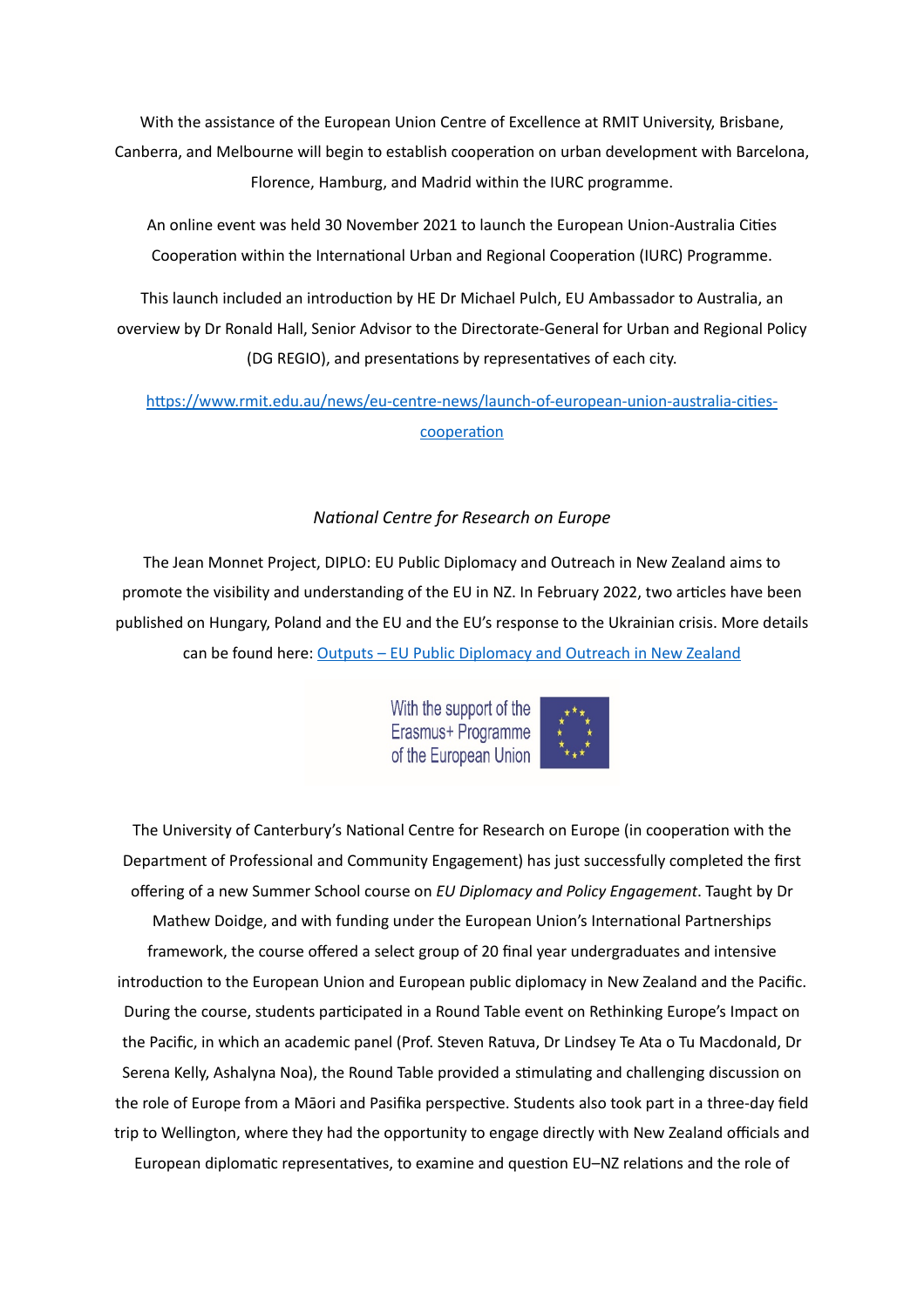public diplomacy. In addition to sessions with the Ministry of Foreign Affairs and Trade, the National Assessment Bureau of the Department of Prime Minister and Cabinet, and Shadow Foreign Minister Hon. Gerry Brownlee, students were hosted by the European Union Delegation and all eight EU Member States with an embassy in Wellington (France, Germany, Hungary, Ireland, Italy, Netherlands, Poland and Spain). The Wellington trip was enormously successful, providing students with an opportunity to engage in a range of stimulating discussions and generate interesting information and insights for their formal assessments. We thank the European Union for its generosity in funding the course, as well as all the institutions who hosted us in Wellington, and we look forward to convening the course again over the coming years.



Co-funded by the European Union



## **Updates from fellow European Institutes in Australia and Aotearoa New Zealand**

### *University of Auckland European Institute*

The University of Auckland European Institute has a lot to celebrate with resounding success of their seminars last semester and a very successful summer school course. Professor Bernadette Luciano writes: 

"We just finished offering our 2022 'European Integration' summer school course, supported in part by the EU Europe Aid grant. The course, a broad introduction to the workings of the EU, was taught to a large cohort of 75 students by a team of academics associated with the Europe Institute, representing a range of academic disciplines, including Prof. Bernadette Luciano (Italian/European Studies), Prof. Maartje Abbenhuis (History), Dr An Hertogen (Law), Associate Professor Maureen Benson-Rea (Business) and Ms Logan Carmichael (Politics and IR). It offered students historical, legal, economic, political, and cultural approaches to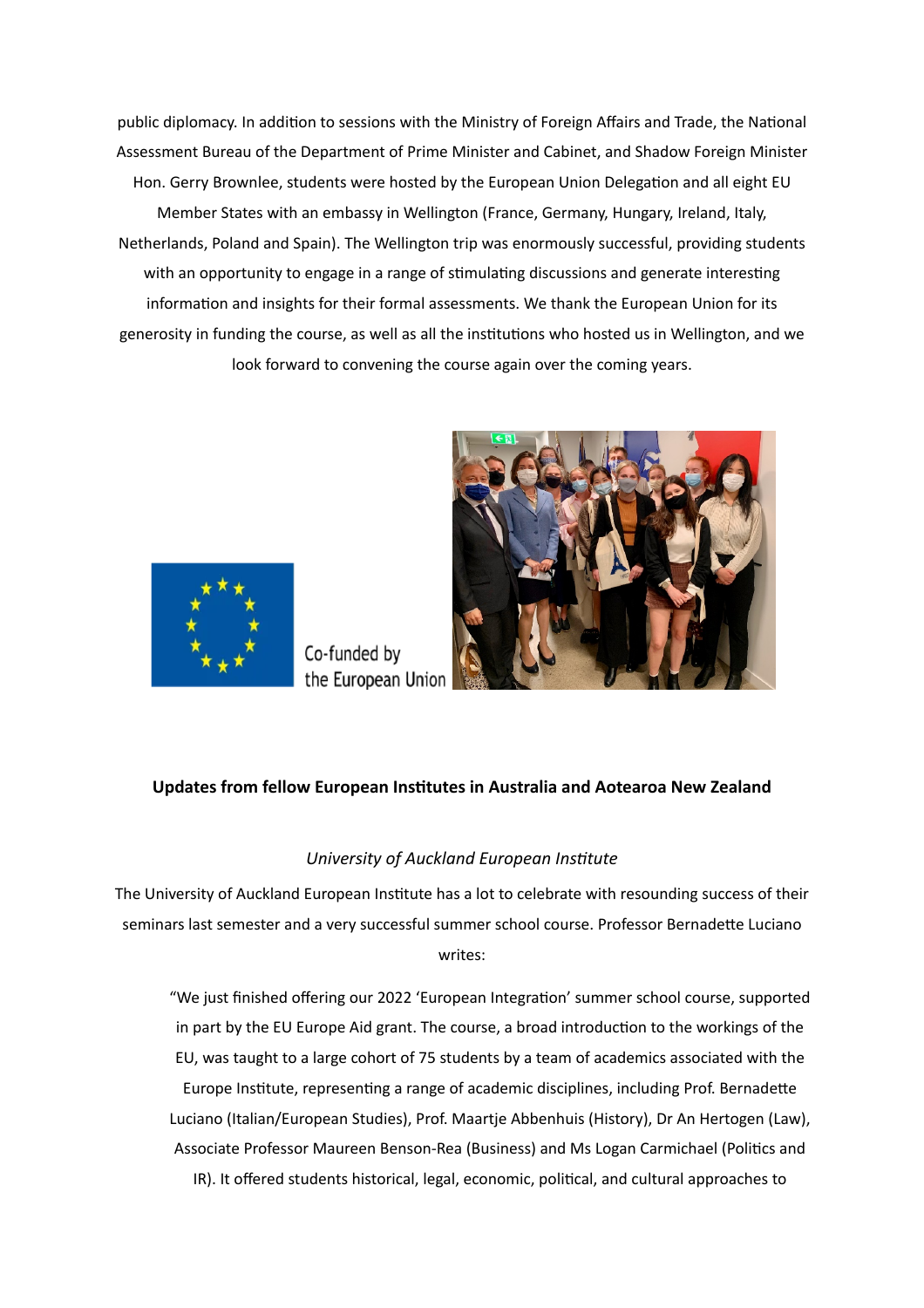understanding the EU and its institutions and offered them current concerns to investigate and assess, including the impact of COVID-19, migration, BREXIT, and digital security challenges. The highlight of the course were two workshops led by the EU Ambassador to New Zealand, Ms Nina Obermaier, and Europe Division Leader of the NZ Ministry of Foreign Affairs and Trade, Mr Taha MacPherson facilitated by Mr. Colin Ballantine (MFAT, Auckland). Mr. Kevin O'Connell provided valuable input into a lecture on EU Politics and Digital/Cyber Security. Students mobilised these workshops to write assignments which included group questions for the invited guests and reflections on their responses. The final assignment for

the course was a case study emerging from current challenges facing the EU, and the students produced well-researched and original analyses on issues ranging from COVID response, geographical indicators, geopolitics, EU citizenship, EU -NZ trade, and digital challenges. Once again, the course was a resounding success!"

#### **Upcoming ESAANZ Events**

The University of Auckland European Institute has two upcoming seminars: 'Climate Change and the EU-NZ Free Trade Agreement' and 'Sustainable Cities.' More details to come.

#### **The [Australian and New Zealand Journal of European Studies](http://www.eucnetwork.org.nz/12)**

Beginning with the first issue of the Australia and New Zealand Journal of European Studies (ANZJES) in 2022, the journal will only be made available in soft copy and will no longer be circulated in hard copy. Since the emergence of *ANZJES* in 2008, receiving a hard copy of the journal has been provided in conjunction with membership of the European Studies Association. From its modest origins the journal has grown and has become an essential scholarly tool for the European Studies Community in Australia and the region, published three times a year. Moving the journal entirely to the Online Open Platform has increased the exposure of high quality papers to a wider audience covering all areas of Europe from EU policy and operations to broader contemporary social and cultural issues. We look forward to your continued support and engagement with our journal and hope you continue to stay with us on this important journey.

You can access all the issues here: [https://openjournals.library.sydney.edu.au/index.php/ANZJES/](https://openjournals.library.sydney.edu.au/index.php/ANZJES/index) [index](https://openjournals.library.sydney.edu.au/index.php/ANZJES/index)

-- Peter Morgan